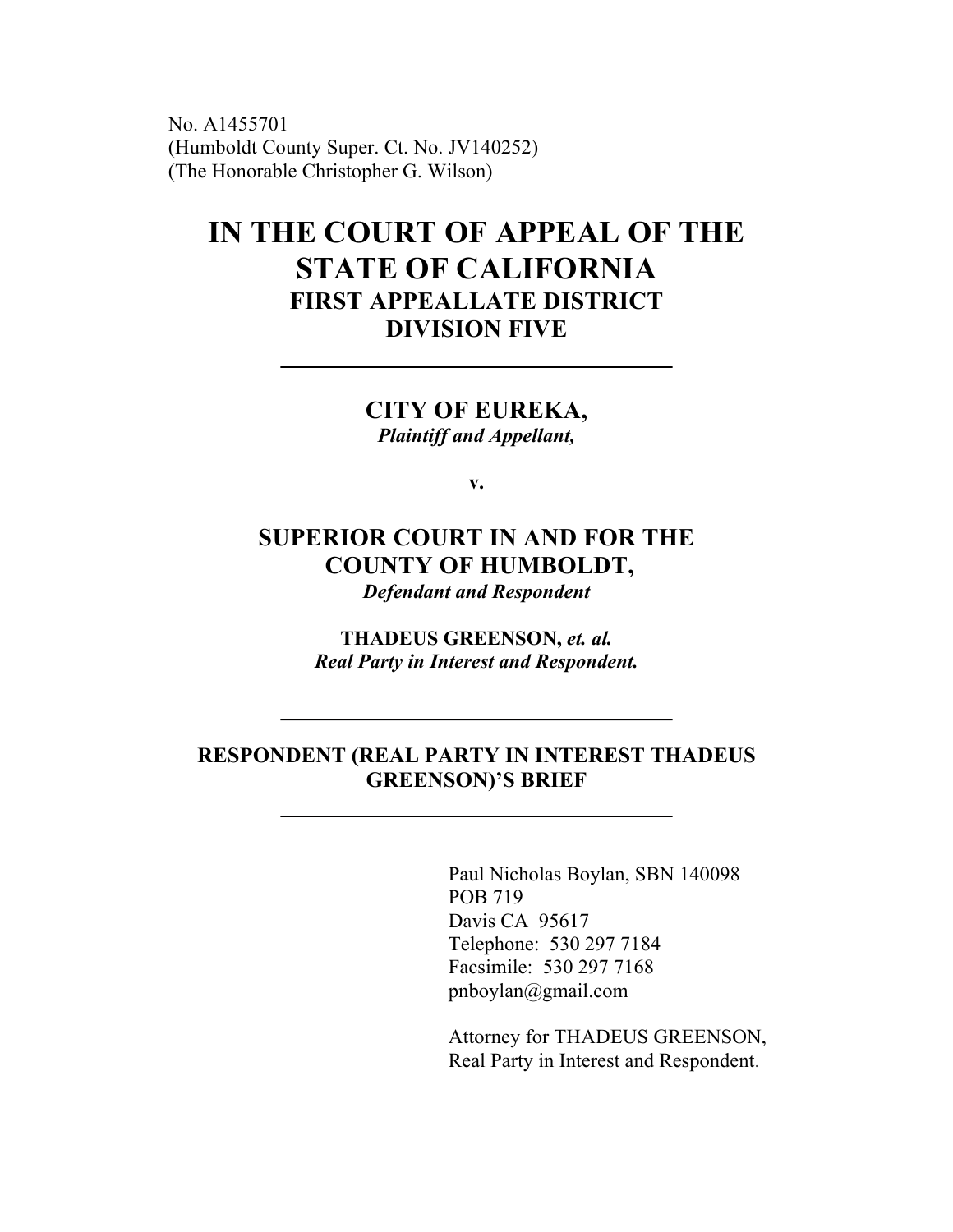### **TABLE OF CONTENTS**

| B. INADEQUATE REFERENCE TO EVIDENCE IN RECORD2 |  |  |
|------------------------------------------------|--|--|
| C. SUBSTANTIAL EVIDENCE SUPPORTS THE SUPERIOR  |  |  |
|                                                |  |  |
|                                                |  |  |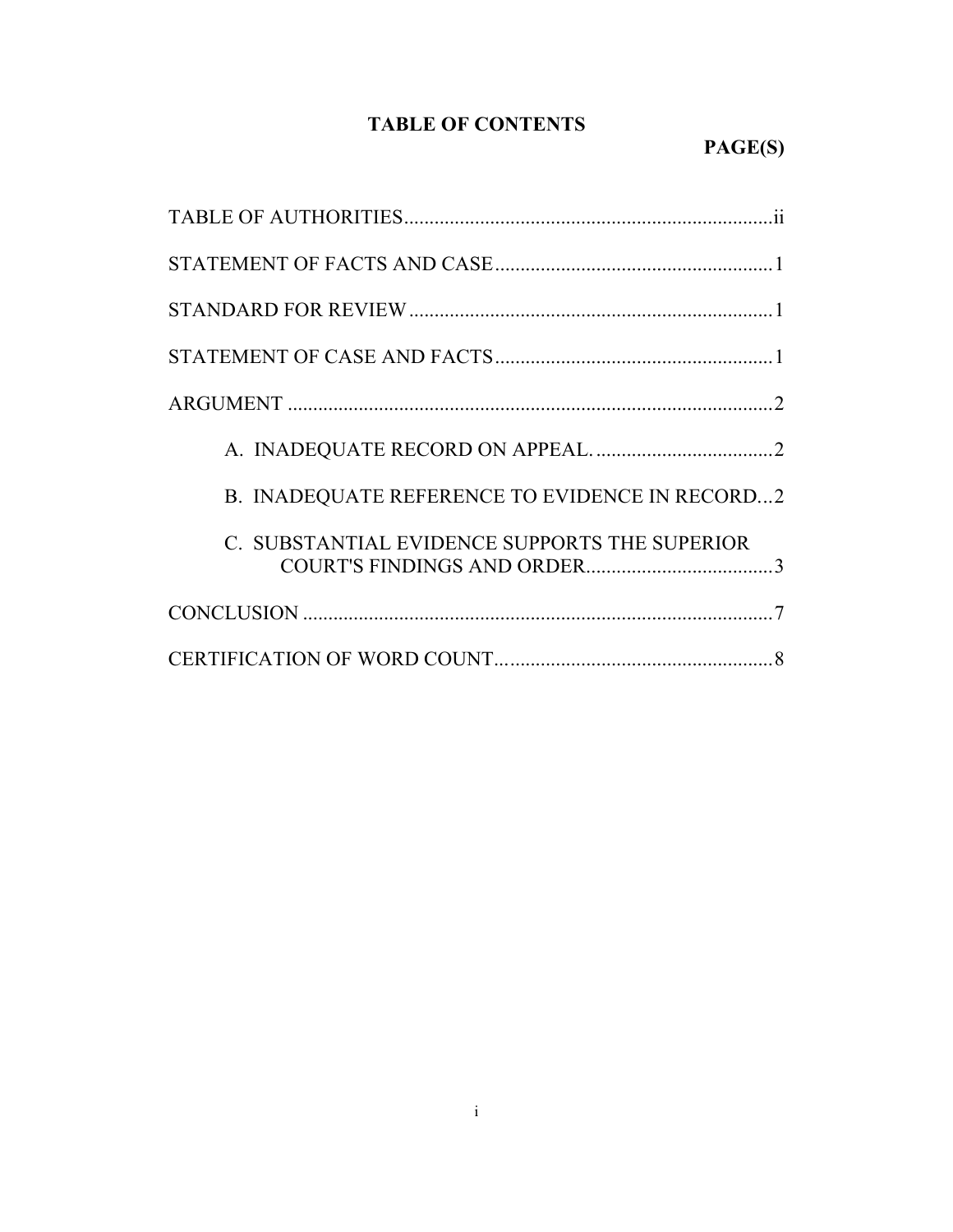### **TABLE OF AUTHORITIES**

### **CASES**

| Cahill v. San Diego Gas & Electric Co. (2011) 194 Cal.App.4th 939  4 |  |
|----------------------------------------------------------------------|--|
|                                                                      |  |
|                                                                      |  |
|                                                                      |  |
|                                                                      |  |
|                                                                      |  |
|                                                                      |  |
|                                                                      |  |
|                                                                      |  |
| <b>STATUTES</b>                                                      |  |
|                                                                      |  |
|                                                                      |  |

Penal Code § 832.7 ....................................................................................... 5

Penal Code § 832.5 ....................................................................................... 5

### **OTHER AUTHORITIES**

9 Witkin, Cal. Procedure (5th ed., 2008) Appeal, § 369, pp. 426-427..........5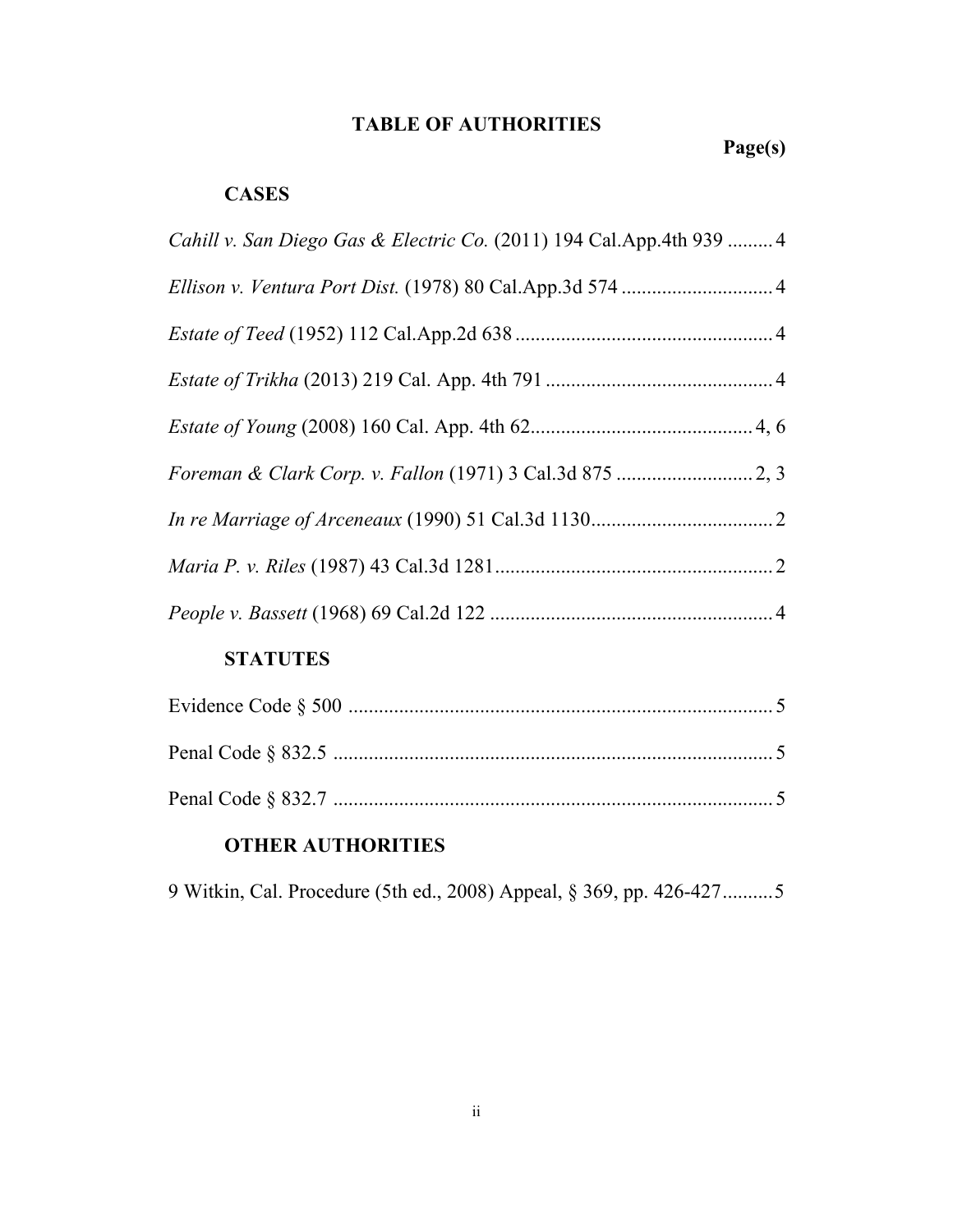#### *STATEMENT OF THE FACTS AND CASE*

Respondent Superior Court ordered a segment of a video depicting possible police brutality be released to Real Party in Interest Thadeus Greenson ("Mr. Greenson"), a journalist. (Clerk's Transcript on Appeal (CT) 75:10-18.) Appellant City of Eureka ("City") argues Respondent Superior Court erred because Mr. Greenson failed to demonstrate the good cause necessary to satisfy the *Pitches* statutes. In other words, Appellant argues that Respondent Superior Court's findings/order was not supported by substantial evidence.

As will be demonstrated in this brief through a few references to the record on appeal, substantial evidence supports the Superior Court's findings/order and, as a consequence, this appeal should be denied.

#### *STANDARD FOR REVIEW*

Even though this dispute involves statutory interpretation and *de novo* review, Appellants did not request a statement of decision, nor did the Superior Court issue a statement of decision. In the absence of a statement of decision, this Court must presume that the trial court made all findings necessary to support the order for which there is substantial evidence, and this Court's review is limited to examining the record for any substantial evidence that will support the courts findings, implied findings and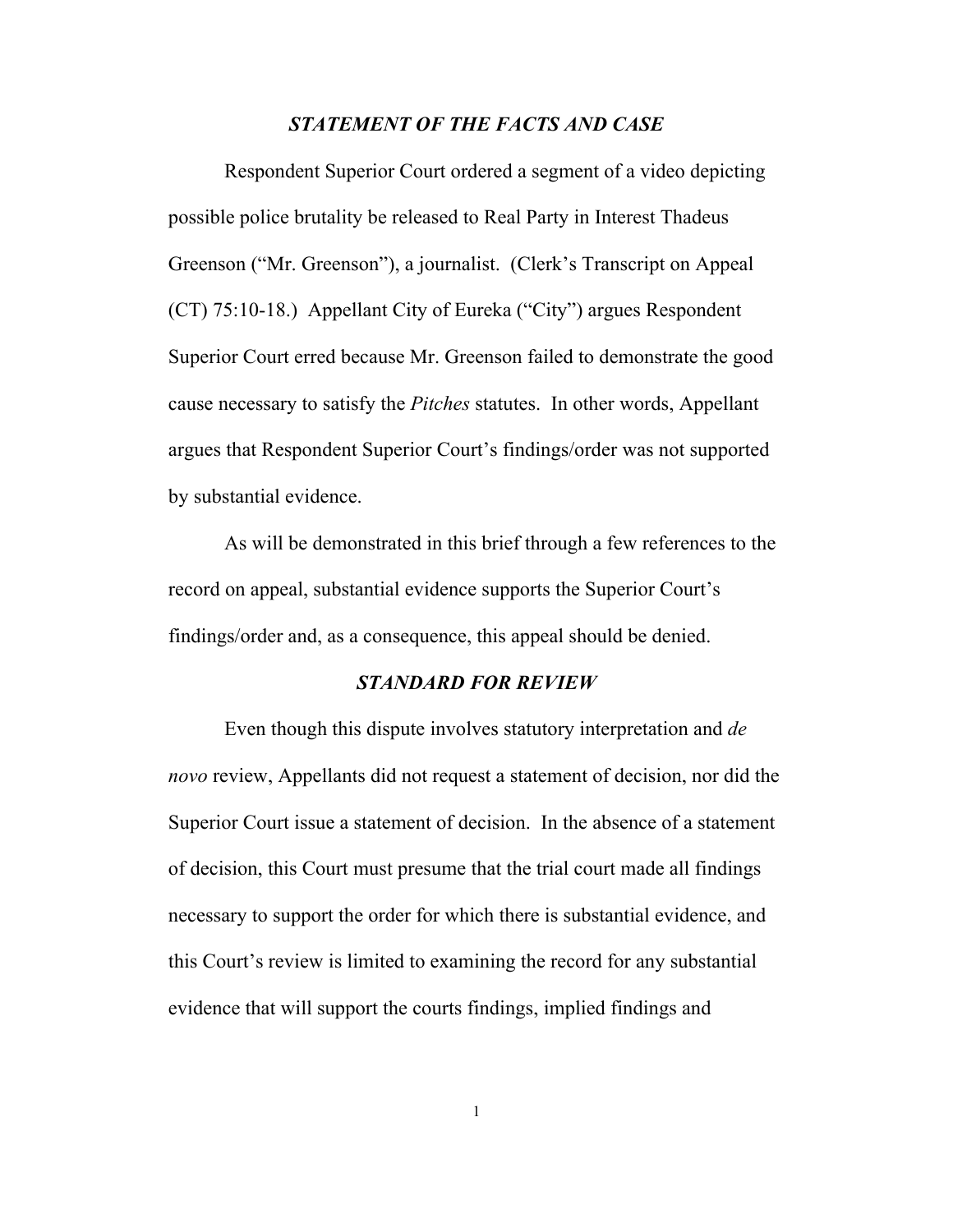determination. (*In re Marriage of Arceneaux* (1990) 51 Cal.3d 1130, 1133- 1134.)

#### *ARGUMENT*

#### **A. INADEQUATE RECORDS ON APPEAL.**

It is well established that a reviewing court starts with the presumption that the record contains evidence to sustain every finding of fact. (*Foreman & Clark Corp. v. Fallon* (1971) 3 Cal.3d 875, 881.) An appellant challenging an order has the burden of providing an adequate record to assess error. (*Maria P. v. Riles* (1987) 43 Cal.3d 1281, 1295- 1296.) Where an appealing party fails to furnish an adequate record of the challenged proceedings, his claim on appeal must be resolved against him. (*Ibid.*)

Appellant City failed to provide an adequate record. First, Appellant did not provide a transcript of the January 29, 2015, hearing. (Reporter's Transcript on Appeal (RT), 1:11-14.) Consequently, this Court cannot determine what happened at the January  $29<sup>th</sup>$  hearing and must presume evidence sufficient to support the Superior Court's good cause finding was presented.

Second, Appellant failed to provide this Court with perhaps the most important piece of evidence Respondent Superior Court reviewed and considered – i.e., the video itself. Without both a complete Reporter's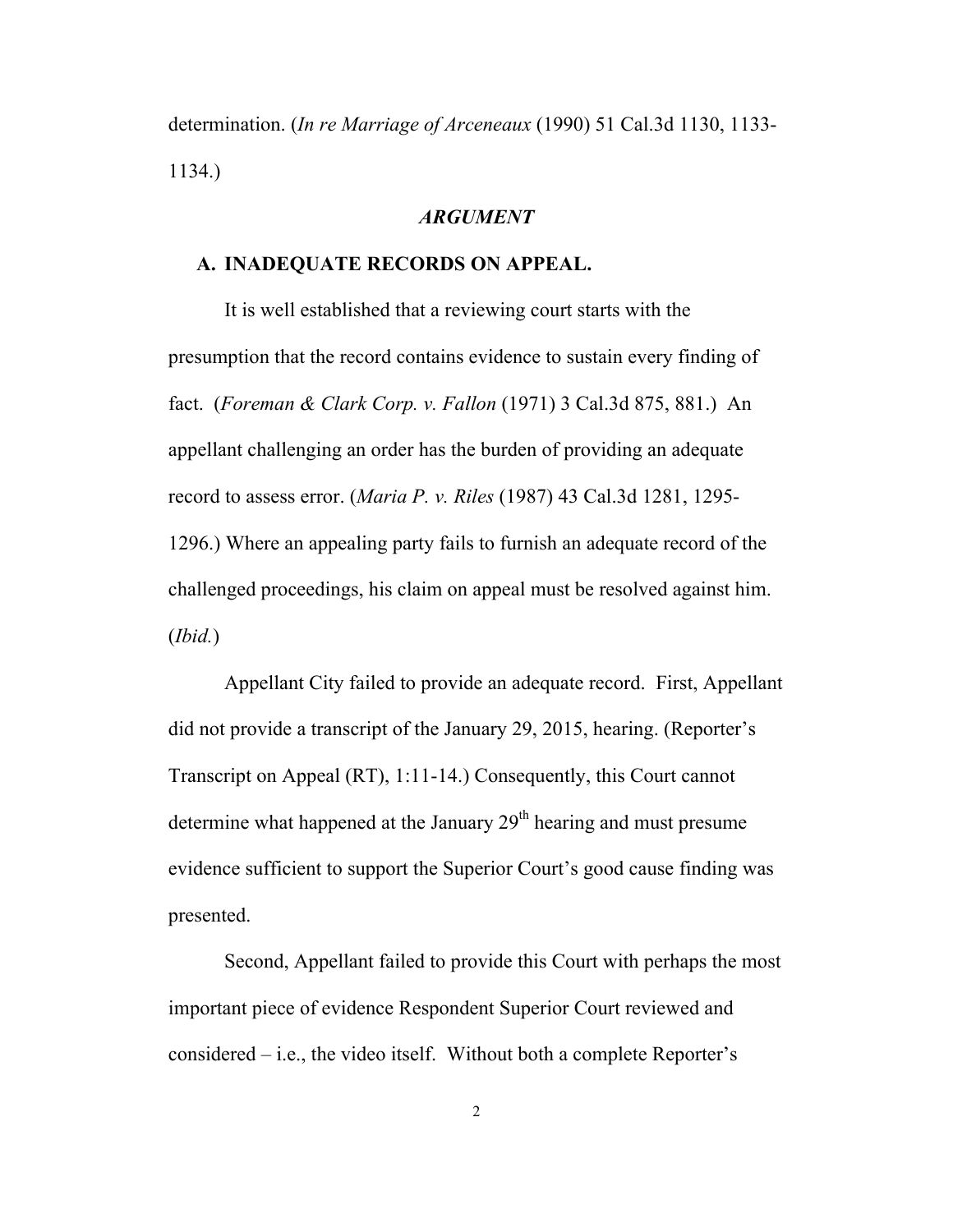Transcript and the video at issue, this appeal must be resolved against Appellant City.

#### **B. INADEQUATE REFERENCE TO EVIDENCE IN RECORD.**

Even if Appellant had provided a complete record, Appellant City nevertheless fails to present sufficient evidence to support its appeal. Appellant argues that the trial court erred when it found good cause to release the video. Appellant's argument requires Appellant to demonstrate that there is *no* substantial evidence to support the challenged findings. (*Foreman & Clark Corp. v. Fallon* (1971) 3 Cal.3d 875, 881.) A recitation of only Appellant's evidence is not the demonstration contemplated under the above rule. (*Id.)* Appellant is required to set forth in its brief *all* the material evidence on the point and not merely their own evidence. (*Id*.) Unless this is done the errors Appellant alleges are deemed to be waived. (*Id*.)

Appellant fails utterly to make reference to all material evidence on point, including evidence supporting any finding that the public should gain access to the video. There is a good reason for this omission: there is no evidence in the record whatsoever supporting any argument that the video should remain secret. Instead, Appellants rely solely on their argument that there is no evidence to support the Superior Court's finding of good cause.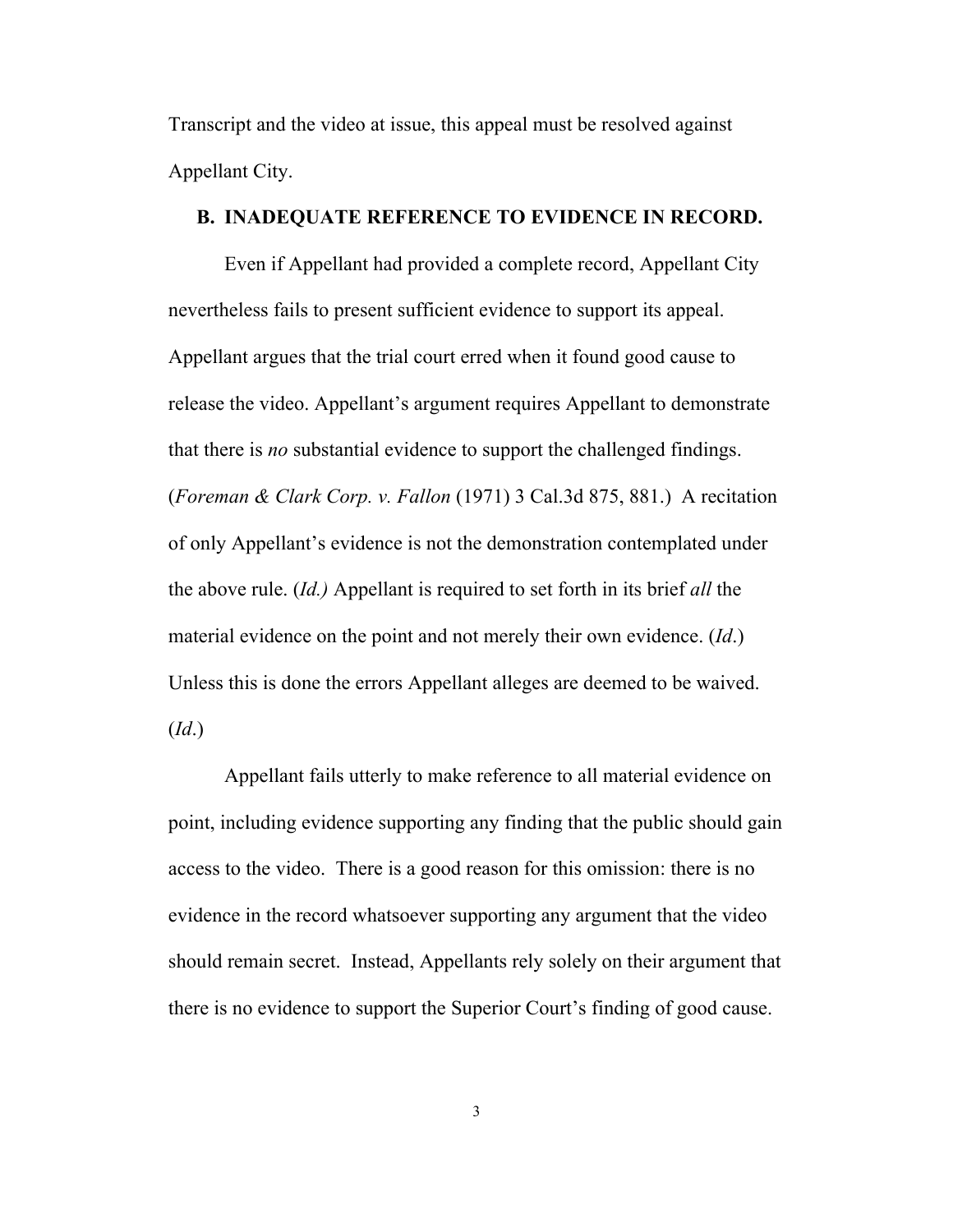And, as will be demonstrated below, substantial evidence within the record supports the Superior Court's findings and order.

# **C. SUBSTANTIAL EVIDENCE SUPPORTS THE SUPERIOR COURT'S FINDINGS AND ORDERS.**

If substantial evidence supports the trial court's determination, then the reviewing court must affirm the trial court's findings and/or order even if it would have made a different finding had it presided over the trial. (*Cahill v. San Diego Gas & Electric Co.* (2011) 194 Cal.App.4th 939, 958) "Substantial evidence" includes reasonable and logical inferences derived from other evidence (*Estate of Trikha* (2013) 219 Cal. App. 4th 791, 804) and any conflict in the evidence or inferences drawn from the facts will be resolved in support of the trial court's decision. (*Estate of Young* (2008) 160 Cal. App. 4th 62, 75–76.) .) For evidence to be deemed "substantial" requires only that the evidence be reasonable, credible, and of solid value. (*People v. Bassett* (1968) 69 Cal.2d 122, 139; *Estate of Teed* (1952) 112 Cal.App.2d 638.) A determination that substantial evidence supports a trial court's determination does not require that the evidence in favor of the decision outweigh any contrary showing. (*Ellison v. Ventura Port Dist.*  (1978) 80 Cal.App.3d 574, 581.) The "substantial evidence" standard is easily satisfied because the testimony of a single witness, even the party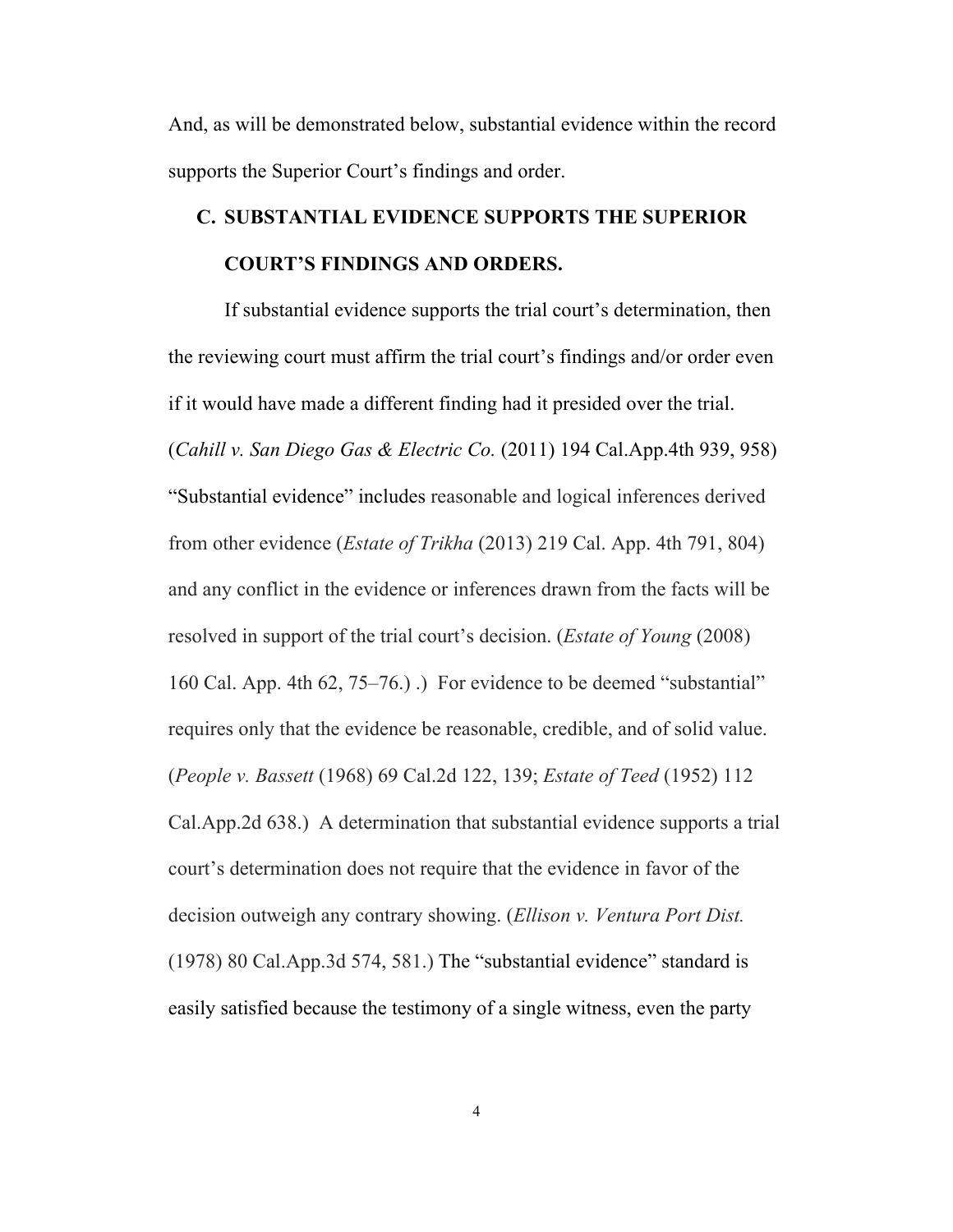himself or herself, may be sufficient to meet it. (9 Witkin, Cal. Procedure (5th ed., 2008) Appeal, § 369, pp. 426-427.)

Respondent Superior Courts' first key finding is that the video was and is not a "personnel record" subject to a *Pitchess* determination. The Superior Court expressly found "[t]he Petitioner [Mr. Greenson] is not requesting what might otherwise be the subject of a *Pitchess* type motion…." (CT 75:13-15.)

The *Pitchess* process pertains only to records within a peace officer's personnel file (Penal Code § 832.7) and, by reference, to materials that become part of an internal investigation into a citizen complaint against a peace officer (Penal Code § 832.5). The party asserting the "personnel record" exemption has the burden of proving a record is included in a peace officer's personnel file. (Evidence Code § 500.)

The Appellant asserts the privilege, but failed to provide any evidence whatsoever that the video was or is part of a peace officer personnel file or part of a citizen complaint investigation file. Consequently, Respondent Superior Court affirmatively found that the video isn't a record subject to the *Pitchess* process. Although the video might one day be part of a personnel file or part of an investigation, there is no statutory or case law authority supporting the argument that the *Pitchess*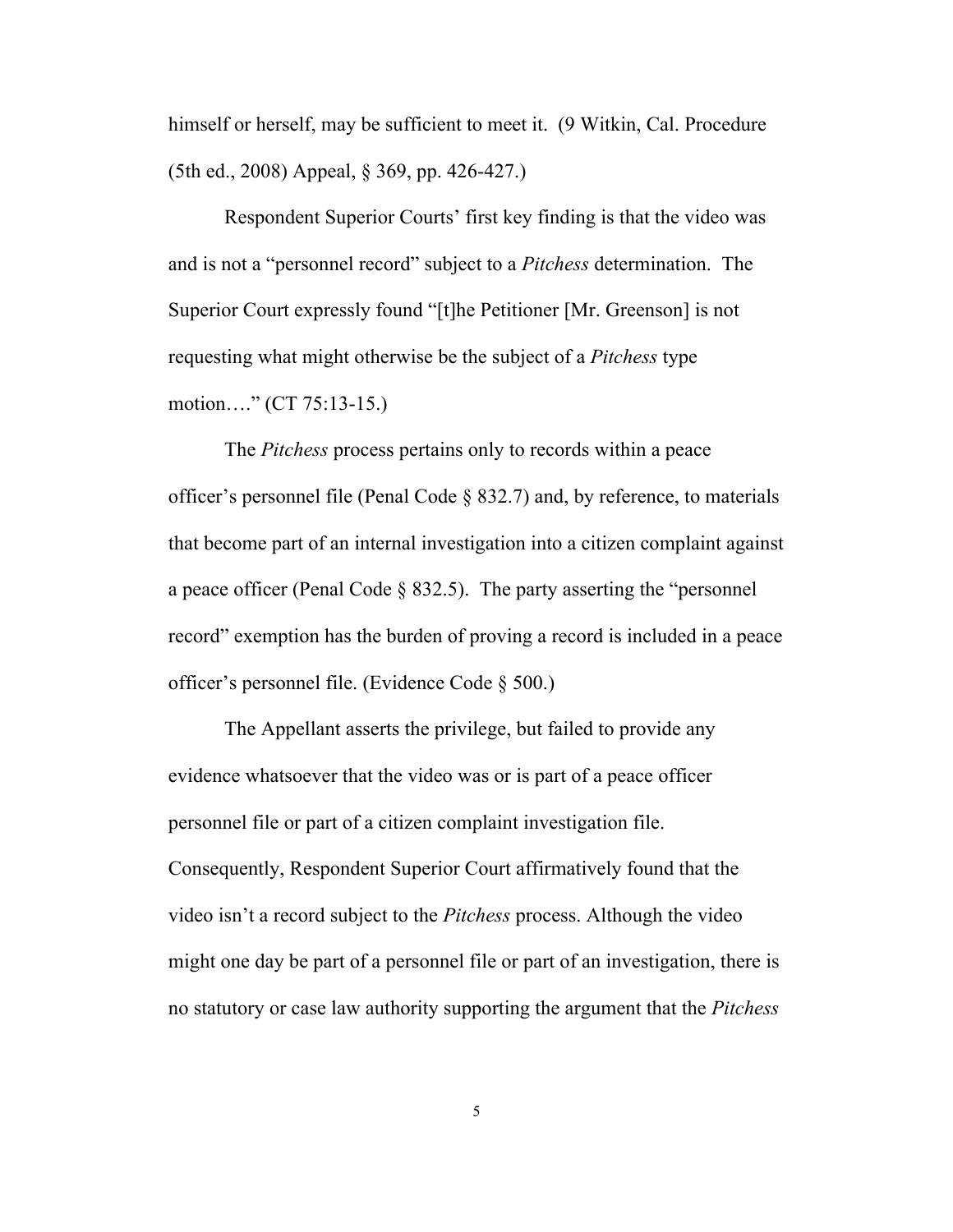process applies to evidence that *could* become part of a personnel file or a file related to a complaint.

On the other hand, substantial evidence supports Respondent Superior Court's determination of good cause supporting the video's release. Mr. Greenson's declaration in support of his motion to obtain access to the video is substantial evidence supporting the Superior Court's determination. (CT page 2.) The incident depicted on the video was and is a matter of public interest. (RT 5:20-23.) The minor depicted in the video initially admitted to the charge that he "resisted arrest" but the minor was allowed to withdraw his admission when the existence of the video became know and the video that presumably showed the minor admitted to a crime he did not commit. (CT 9:10-17.) Both the minor depicted in the video, represented by counsel in the trial court, and the minor's guardians did not object to the disclosure and consented to the request. (CT page 2; RT 4:9- 12; 4:26-27.) The minor – represented in this appeal by appointed special counsel – did not file a brief supporting the appeal. The Trial Court reviewed the video itself – perhaps the most substantial of all evidence pertaining to this appeal - *in camera* before deciding to release it. (RT 8:2- 4; CT 74:2-6.)

"Substantial evidence" is determined by examining the entire record. (*Estate of Young* (2008) 160 Cal. App. 4th 62, 75–76.) As demonstrated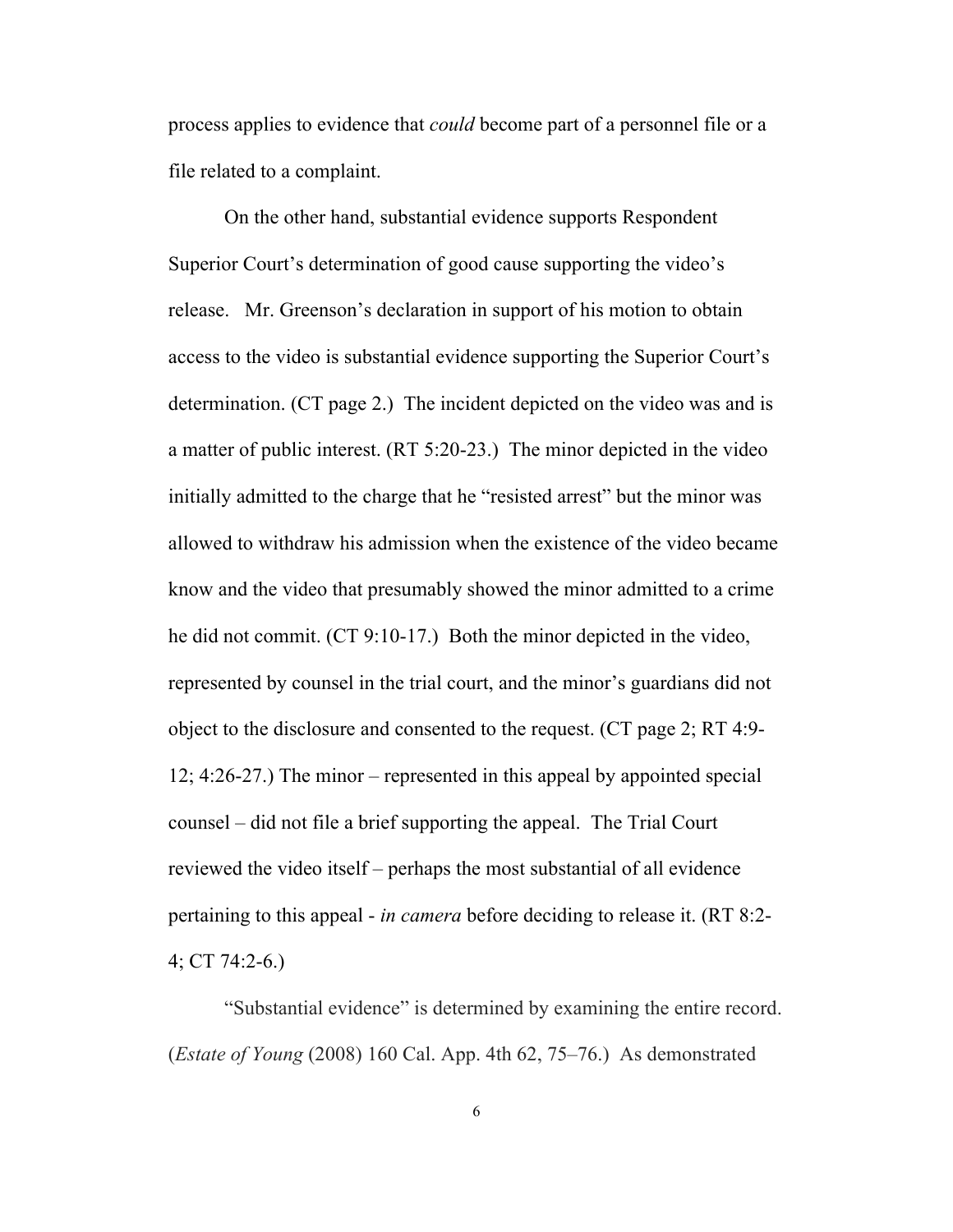above, the record as a whole contains ample substantial evidence and the inferences necessary to support Respondent Superior Court's finding of good cause and its determination to release an excerpt of the video.

#### *CONCLUSION*

For the reasons set forth above, Real Party in Interest Thadeus Greenson respectfully requests that the Respondent Superior Court's decision and order be affirmed.

Dated: December 20, 2015 Respectfully submitted,

Paul Nicholas Boylan State Bar No. 140098 Attorney for Real Party in Interest, Thadeus Greenson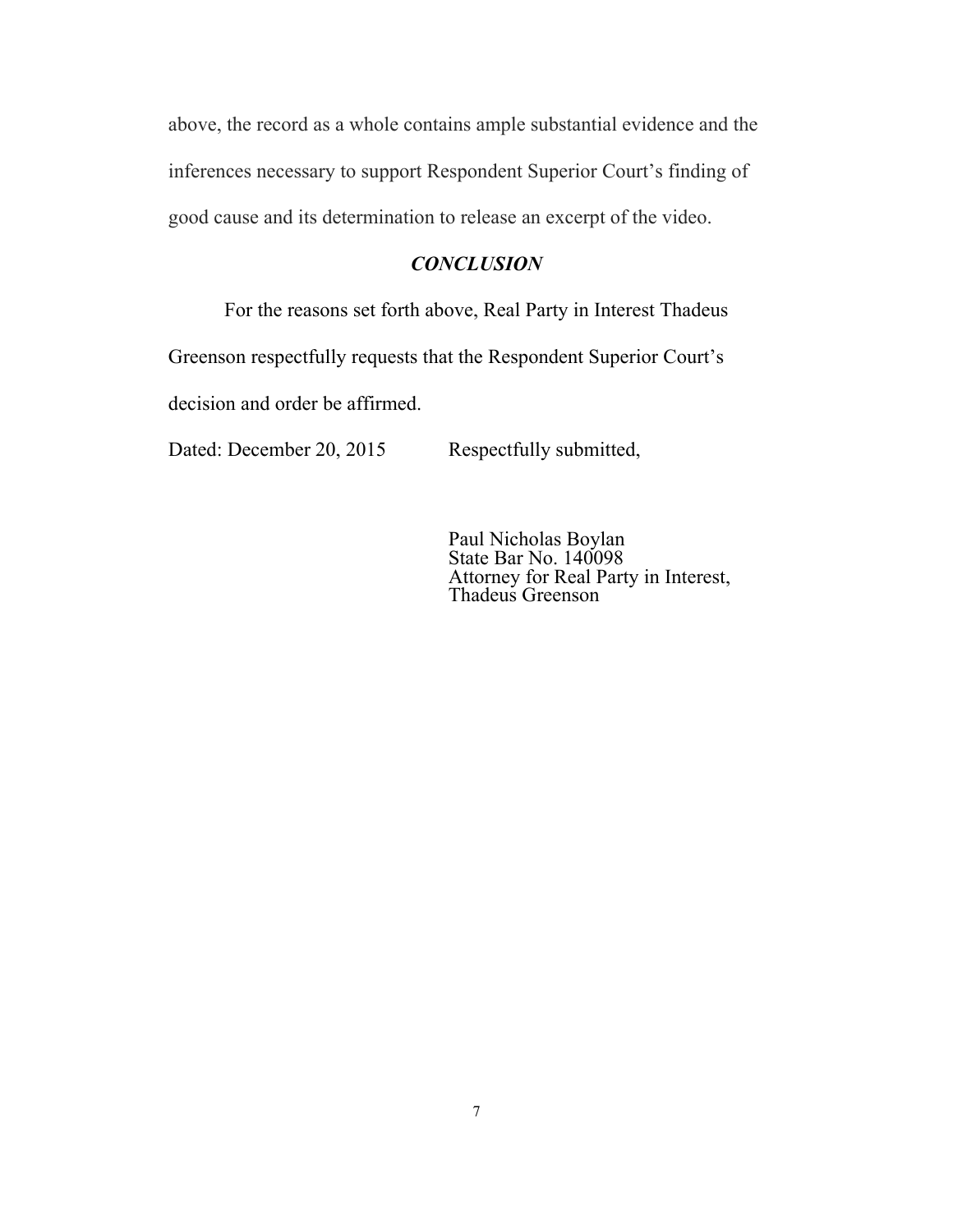### **CERTIFICATION OF WORD COUNT**

I, Paul Nicholas Boylan, hereby certify in accordance with California Rules of Court, rule 8.360(b)(1), that this brief contains 1,407 words, as calculated by the Microsoft Word for Windows 2008 version 12.0.0 software in which it was written.

I declare under penalty of perjury under the laws of California that the foregoing is true and correct.

Dated: December 20, 2015 Respectfully submitted,

Paul Nicholas Boylan State Bar No. 140098